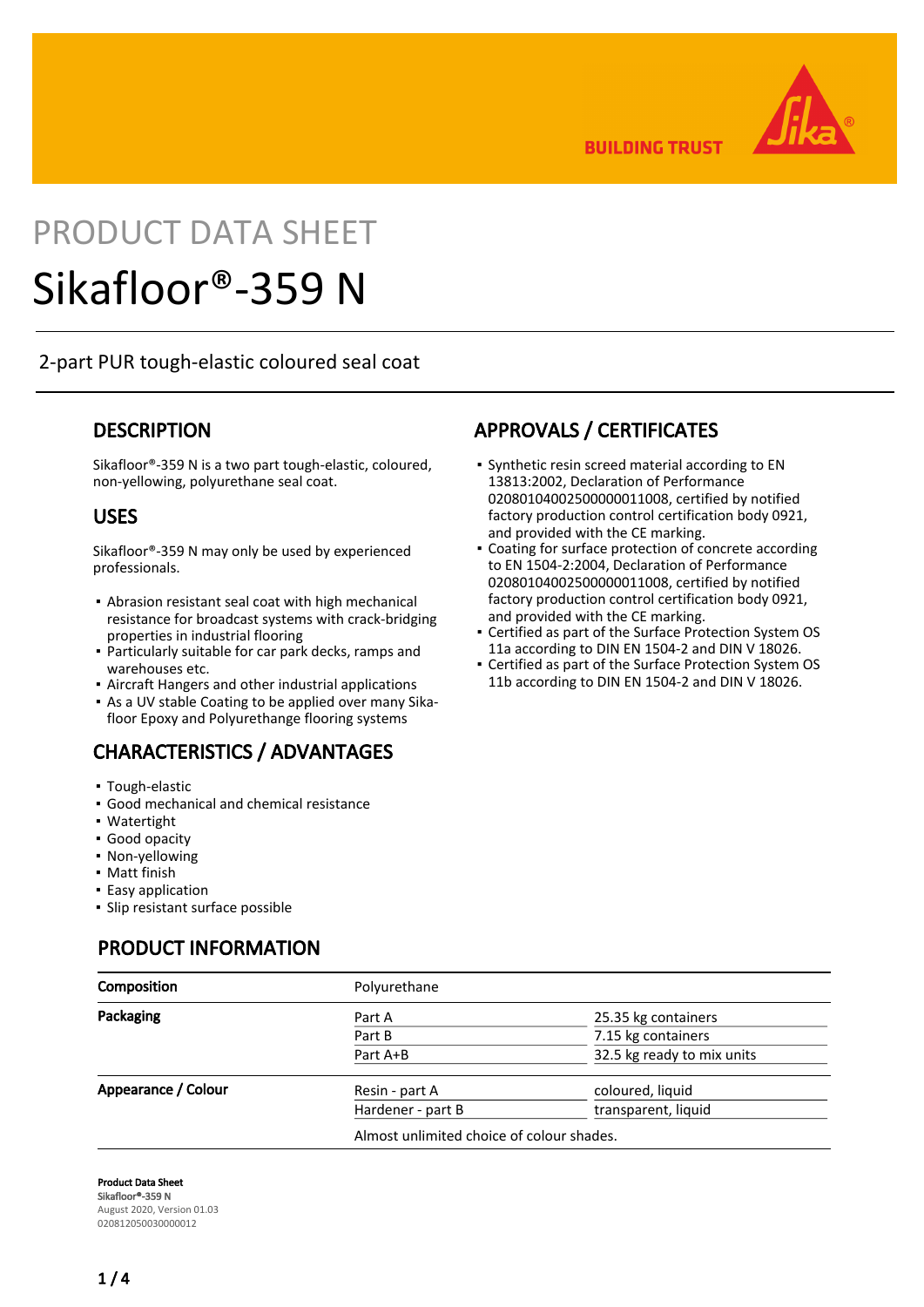| <b>Shelf life</b>                           | 12 months from date of production                                                                                                                               |                                                                   |                     |
|---------------------------------------------|-----------------------------------------------------------------------------------------------------------------------------------------------------------------|-------------------------------------------------------------------|---------------------|
| <b>Storage conditions</b><br><b>Density</b> | The product must be stored properly in original, unopened and undam-<br>aged sealed packaging, in dry conditions at temperatures between +5 °C<br>and $+30$ °C. |                                                                   |                     |
|                                             | Part A<br>Part B<br>Mixed resin                                                                                                                                 | $\approx$ 1.67 kg/l<br>$^{\sim}$ 1.05 kg/l<br>$^{\sim}$ 1.45 kg/l | (DIN EN ISO 2811-1) |
|                                             | All Density values at +23°C                                                                                                                                     |                                                                   |                     |
| Solid content by weight                     | $^{\sim}85%$                                                                                                                                                    |                                                                   |                     |
| Solid content by volume                     | $^{\sim}85%$                                                                                                                                                    |                                                                   |                     |

# TECHNICAL INFORMATION

| <b>Shore D Hardness</b>    | $\sim$ 52 (7 days / +23 °C)                                                                                                                                                                                     | (DIN 53 505) |  |
|----------------------------|-----------------------------------------------------------------------------------------------------------------------------------------------------------------------------------------------------------------|--------------|--|
| <b>Abrasion resistance</b> | 160 mg (CS 10/1000/1000) (7 days / +23 °C)                                                                                                                                                                      | (DIN 53 505) |  |
| Tensile adhesion strength  | > 1.5 N/mm <sup>2</sup> (failure in concrete)                                                                                                                                                                   | (EN 13892-8) |  |
| <b>Chemical resistance</b> | Resistant to many chemicals. Contact Sika technical service for specific in-<br>formation.<br>Resiistant to Skydrol in a spill scenario: Spills should be cleanded immedi-<br>atly to avoid potencial staining: |              |  |

# SYSTEMS

| Systems |                                           | Please refer to the System Data Sheet of:                                                                          |  |  |
|---------|-------------------------------------------|--------------------------------------------------------------------------------------------------------------------|--|--|
|         | Sikafloor® MultiFlex PB-32 UV             | Broadcast unicolour high perform-<br>ance polyurethane floor covering<br>with UV sealer                            |  |  |
|         | Sikafloor <sup>®</sup> MultiFlex PB-55 UV | Broadcast unicolour high perform-<br>ance polyurethane floor covering<br>over elastic membrane with UV seal-<br>er |  |  |
|         | Sikafloor <sup>®</sup> MultiFlex PB-56 UV | Broadcast unicolour high perform-<br>ance polyurethane elastic mem-<br>brane with UV sealer                        |  |  |

# APPLICATION INFORMATION

| <b>Mixing ratio</b>        | Part A : part B = $78:22$ (by weight)                                                                                                                                   |  |  |
|----------------------------|-------------------------------------------------------------------------------------------------------------------------------------------------------------------------|--|--|
| Consumption                | $\sim$ 0.7–0.9 kg/m <sup>2</sup> /layer. Please refer to the respective System Data Sheet.                                                                              |  |  |
| Ambient air temperature    | +10 °C min. $/$ +30 °C max.                                                                                                                                             |  |  |
| Relative air humidity      | 80 % r.h. max.                                                                                                                                                          |  |  |
| Dew point                  | Beware of condensation!<br>The substrate and uncured floor must be at least 3 °C above dew point to<br>reduce the risk of condensation or blooming on the floor finish. |  |  |
| Substrate temperature      | +10 °C min. $/$ +30 °C max.                                                                                                                                             |  |  |
| Substrate moisture content | < 4 % pbw moisture content.<br>Test method: Sika®-Tramex meter, CM - measurement or oven-dry-meth-<br>od.<br>No rising moisture according to ASTM (Polyethylene-sheet). |  |  |

Product Data Sheet Sikafloor®-359 N August 2020, Version 01.03 020812050030000012



**BUILDING TRUST**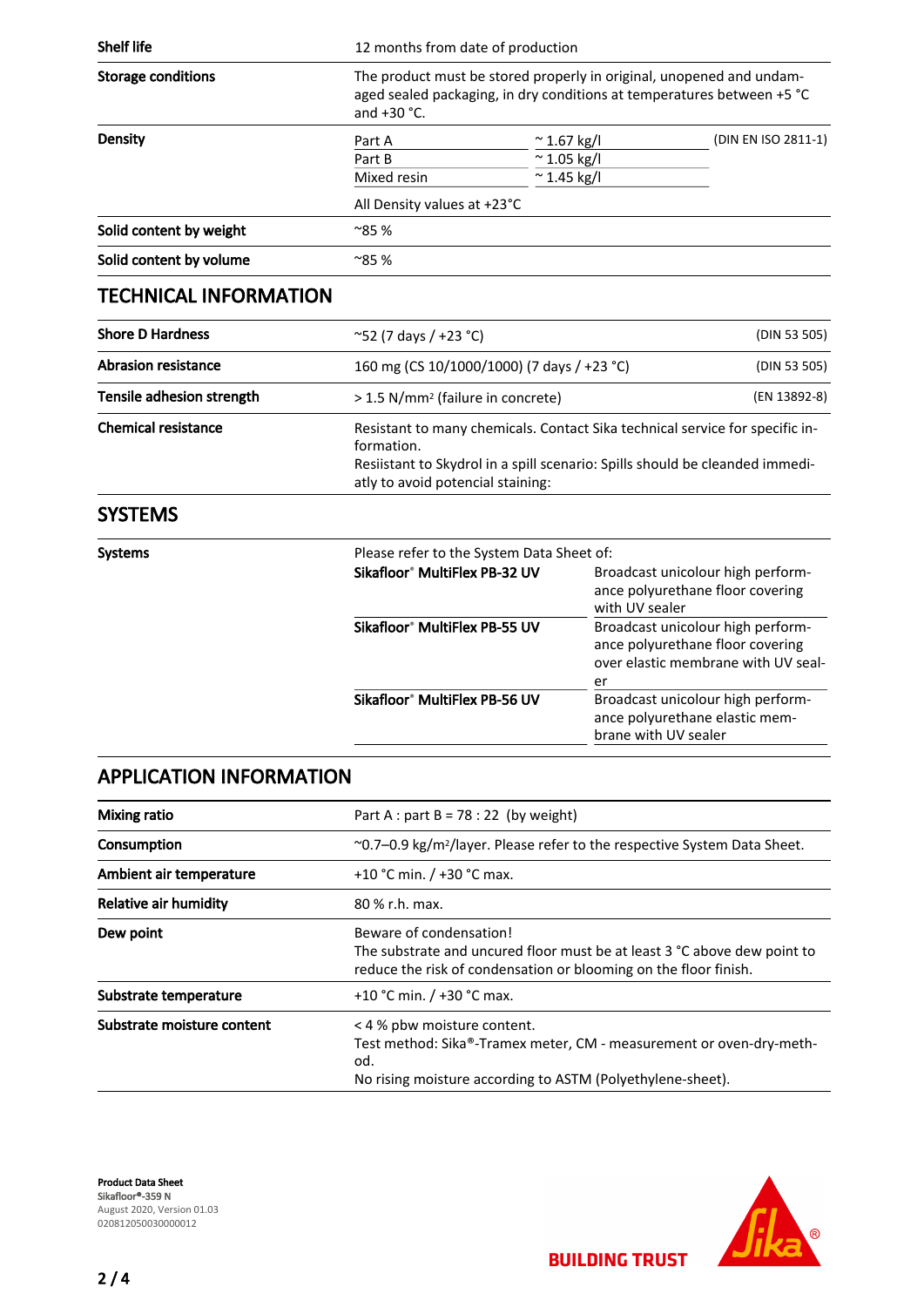| Pot Life | Temperature | Time                 |  |
|----------|-------------|----------------------|--|
|          | $+10$ °C    | $\approx$ 40 minutes |  |
|          | $+20 °C$    | $\approx$ 25 minutes |  |
|          | $+30 °C$    | $\approx$ 15 minutes |  |

Curing time Before applying Sikafloor®-359 N on Sikafloor®-375/ -350 N/ -326/ -261 broadcast allow:

| Substrate temperature Minimum |          | <b>Maximum</b> |
|-------------------------------|----------|----------------|
| $+10 °C$                      | 24 hours | *              |
| $+20 °C$                      | 12 hours |                |
| $+30 °C$                      | 6 hours  | *              |

Times are approximate and will be affected by changing ambient conditions particularly temperature and relative humidity.

\* Not applicable as the product will be applied on the structured surface provided by the quartz sand.

| Applied product ready for use | Temperature | <b>Foot traffic</b> | Light traffic                                                        | <b>Full cure</b>  |
|-------------------------------|-------------|---------------------|----------------------------------------------------------------------|-------------------|
|                               | $+10 °C$    | $\approx$ 48 hours  | $\approx$ 5 davs                                                     | $\approx$ 10 davs |
|                               | $+20 °C$    | $\approx$ 24 hours  | $\approx$ 3 davs                                                     | $\approx$ 7 days  |
|                               | $+30 °C$    | $\approx$ 16 hours  | $\sim$ 2 davs                                                        | $\approx$ 3 davs  |
|                               |             |                     | Note: Times are approximate and will be affected by changing ambient |                   |

conditions

# APPLICATION INSTRUCTIONS

### SUBSTRATE QUALITY / PRE-TREATMENT

The surface must be clean, dry and free of all contaminants such as dirt, oil, grease, coatings and surface treatments, etc. All dust, loose and friable material must be completely removed from all surfaces before application of the product, preferably by vacuum. Pull off strength shall not be less than 1.5 N/mm2. If in doubt apply a test area first.

#### MIXING

Prior to mixing, stir part A mechanically. When all of part B has been added to part A, mix continuously for 2 minutes until a uniform mix has been achieved.

For the addition of quartz sand: When parts A and B have been mixed, add the quartz sand 0.1 - 0.3 mm and mix for a further 2 minutes until a uniform mix has been achieved. To ensure thorough mixing pour materials into another container and mix again to achieve a consistent mix. Over mixing must be avoided to minimise air entrainment.

#### Mixing Tools:

Sikafloor®-359 N must be thoroughly mixed using a low speed electric stirrer (300 - 400 rpm) or other suitable equipment.

#### APPLICATION

Prior to application, confirm substrate moisture content, relative humidity and dew point. As a seal coat, the product can be applied by squeegee and then back-rolled (crosswise) with a short-piled roller.

#### CLEANING OF EQUIPMENT

Clean all tools and application equipment with Thinner C immediately after use. Hardened and/or cured material can only be removed mechanically.

# FURTHER INFORMATION

#### Substrate Quality & Preparation

Please refer to Sika Method Statement: "EVALUATION AND PREPARATION OF SURFACES FOR FLOORING SYS-TEMS".

#### Application Instructions

Please refer to Sika Method Statement: "MIXING & APPLICATION OF FLOORING SYSTEMS".

#### Maintenance

Please refer to "Sikafloor®- CLEANING REGIME".

# IMPORTANT CONSIDERATIONS

- Freshly applied Sikafloor®-359 N must be protected from damp, condensation and water for at least 24 hours.
- Sikafloor®-359 N applied at different thicknesses can lead to different degrees of matt finish.
- **.** If heating is required do not use gas, oil, paraffin or other fossil fuel heaters, these produce large quantities of both  $CO_2$  and  $H_2O$  water vapour, which may adversely affect the finish. For heating use only electric powered warm air blower systems.
- The incorrect assessment and treatment of cracks may lead to a reduced service life and reflective cracking.
- For exact colour matching, ensure Sikafloor®-359 N in each area is applied from the same control batch numbers.

# BASIS OF PRODUCT DATA

**BUILDING TRUST** 

Product Data Sheet Sikafloor®-359 N August 2020, Version 01.03



020812050030000012